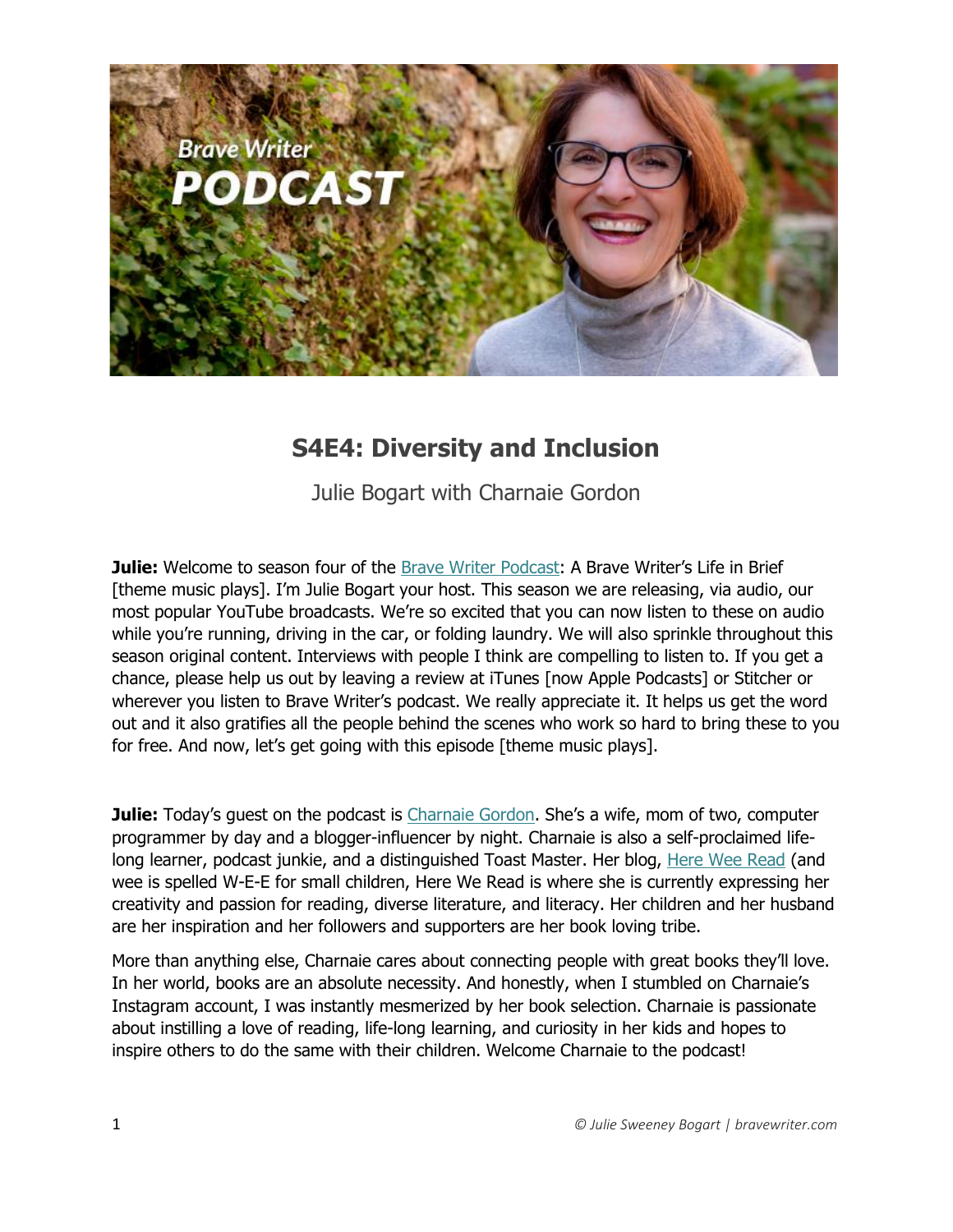**Charnaie:** Thank you so much Julie for having me! I'm so excited.

**Julie:** Well I'm thrilled that you're here. I absolutely love your Instagram account and can't wait to talk about the books that you have selected for us to read. But first I want to address this title that you've given yourself, Diversity and Inclusion Expert. Can you explain to my audience what that is?

**Charnaie:** Sure. It's a question I get a lot actually and it's not a title that was given to me by any sort of certification, I just came up with that title on my own. Being a parent as well as a lover of literature—especially diverse literature—I just felt that that was a title that was fitting for myself. I've always been a lover of books and diversity and multiculturalism as a whole and I just came up with that title and it kind of stuck from there.

**Julie:** But what is diversity and inclusion? Maybe you could give us a little thumbnail sketch of what that is.

**Charnaie:** Sure absolutely. Well to me diversity and inclusion, it kind of incorporates everyone. It's being passionate about letting everyone have a voice, whether it be through books or through television. I think that it's important for people of all races, all ethnicities to be able to see themselves doing different things whether it be a profession or writing a book, being an author, being in the Olympics. It's just important for kids to be able to see themselves represented and being included in certain things.

**Julie:** That makes total sense. So would you say then that what you are doing in your Instagram account and on your blog is giving people an opportunity to find books that represent their family group?

**Charnaie:** Oh absolutely. I think especially seeing some of the statistics about diversity in children's books, the numbers are astounding. That you don't see many African American children or indigenous children or Latino, Hispanic, Asian, children that are featured in books. And I think that it's gotten better but it could be so much more than it is.

2 *© Julie Sweeney Bogart | bravewriter.com* **Julie:** Well and what I was noticing—I am an Anglo Caucasian and what I was noticing is that when you do highlight or feature a book that shows a different protagonist, a different ethnicity, a different skintone, in my view it enriches and expands my experience of other cultures and even those that I think are different who actually turn out to be very similar to me. Have you noticed that when you are introducing this literature to a wider community?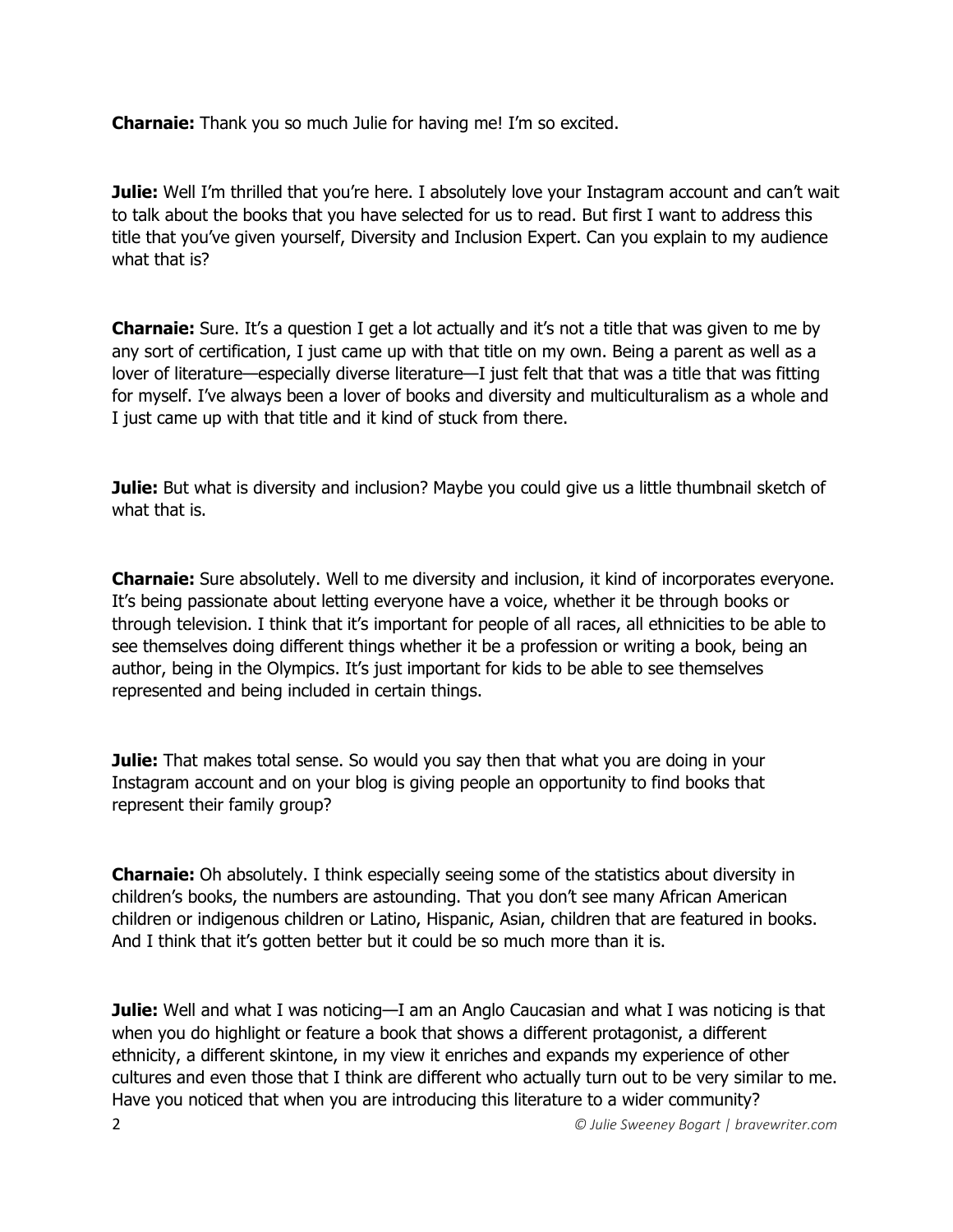**Charnaie:** Oh absolutely. I mean, even in books that I try to feature—I try to feature books a lot of the times with kids doing everyday things. We don't see enough of this, I believe, especially when you're looking at diverse books. It's usually books about slavery or the civil rights era. But I like to focus more on just kids being kids no matter what their race or culture is.

**Julie:** Yeah that might be the danger even of February being Black History Month, isn't it? It tends to focus on the historical oppression and sometimes misses an opportunity really to help us recognize the current state of affairs which is more and more integration, more and more opportunity for equality. Do you find that when you're in February? I know it sometimes get critiqued actually within the community of African Americans who are trying to promote this experience of social equality.

**Charnaie:** Oh absolutely. While I like Black History Month and I'm proud that we have a month dedicated to it, I truly believe that black history is American history and again it's great for it to be acknowledged but I think a lot of parents or educators they just see it as okay, we're going to focus on this, we're going to focus on learning about different people of color but only in the month of February.

**Julie:** Yeah.

**Charnaie:** When it should be all throughout the year.

**Julie:** That makes total sense to me. One of the books you featured not too long ago on Instagram was Thirteen Ways of Looking at a Black Boy and the title immediately intrigued me and it made me realize that whoever wrote it was actually aware that too many people hold a specific idea of what it means when you see an African American child or teenager or young adult or even adult man I suppose. Can you talk about that book? I want to buy it. It just sounds phenomenal. What a great idea.

**Charnaie:** Oh absolutely. It's actually a poetry book. It's actually quite simple, like the poems that are in the book. All of the poems are written by a guy named Tony Medina and his idea was basically to come up with all of these different poems but for each of the poems he came up with a different—he selected 13 different illustrators who illustrated each of the poems. So it's a book where you're again shown just black boys just being every day boys. Catching the school bus. There's one who's shown he wants to be a teacher. There's a little boy shown going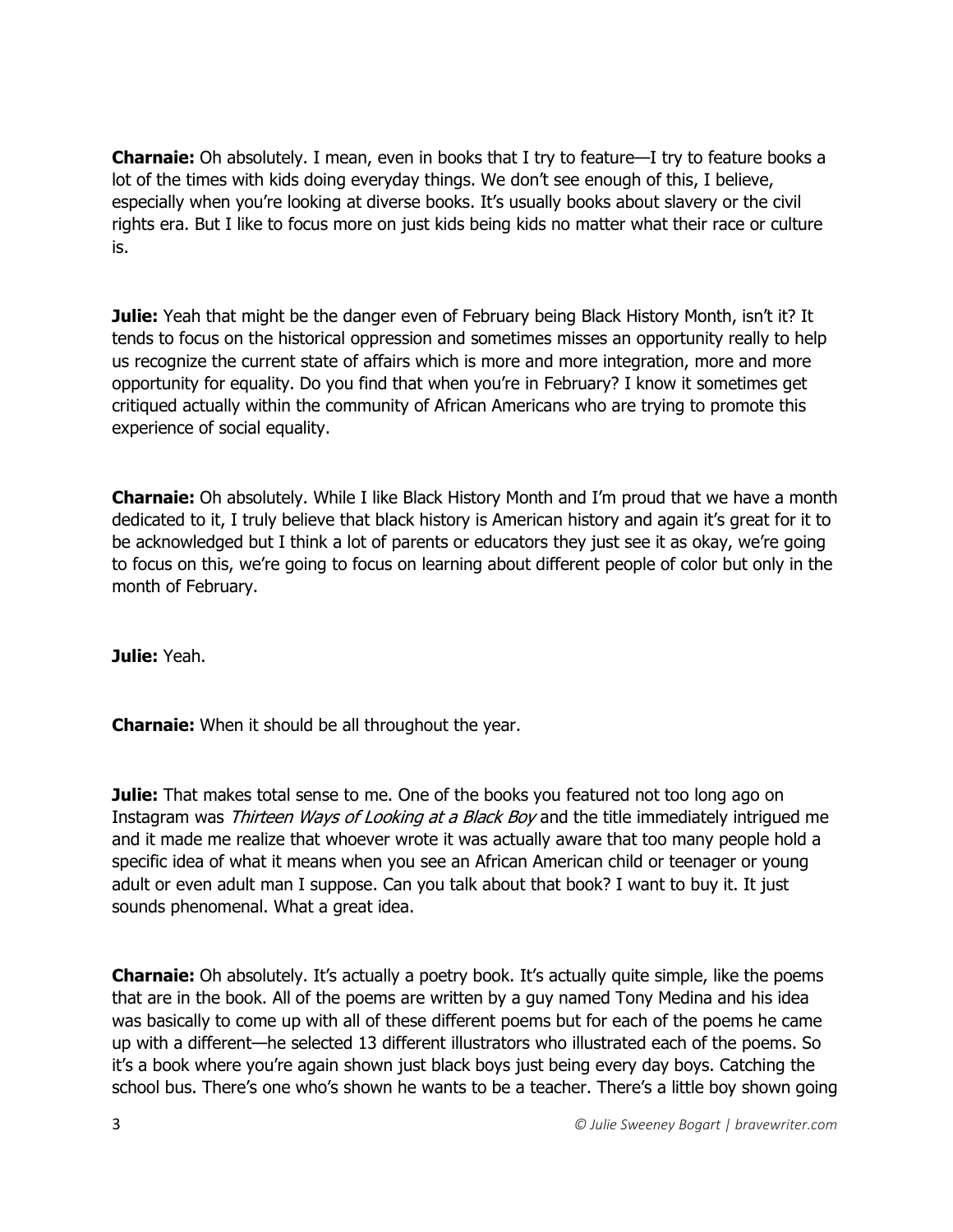to church or getting ready for church. You know, so it's these kinds of experiences that are important for not only African American children to see but others to see so that they don't just—when they think of African American males they're scared, I see that sometimes. Even with my own children I see sometimes smaller kids are a little bit apprehensive about playing with my kids, which it shouldn't be like that. You know?

**Julie:** No that's got to be a painful experience to have that awareness that that's what's going on when you're with your kids. How do you talk to them about that experience?

**Charnaie:** Yeah well my kids are 4 and 5 so I just kind of—right now I'll just say something like come on over here, let's play over here." But when I'm reading books with my children or even just talking in everyday life, I just try to explain the differences between our skin color, other skin colors, different cultures. But it's more of like hey sometimes kids for whatever reason don't want to play with you guys. There's nothing wrong with you type of thing. That's what I kind of want to get across to them. That it's nothing with you, it's other people.

**Julie:** Well you're exactly right. I mean bullying and exclusion happen in every community. I know my oldest child had that experience in one of the neighborhoods we lived in and everybody in that neighborhood was white so being excluded can be a child experience regardless of race and then race on top of it just complicates that. I think it's really important for everyone to consider the ways in which our anxiety or our fear triggers behavior that's harmful to other people. Do you have any thoughts about that that you might share with our audience about what it is in us that needs to be transformed to be able to be more embracing to people who are not from our host culture?

**Charnaie:** Well you know it's one of those things where you hear people say this a lot but it's something that I truly believe is that it starts at home. You know, you can't tell me that a 3 year old or a 4 year old who sees someone who looks different than them that they thought of it on their own. I think that there are some conversations happening within that household because let's face it, kids are kids and they don't really understand fully the differences or even some of the stereotypes that a lot of adults have as they get older so I believe that conversations at home just need to be different.

Children need to just see more people that do not look like them. They need to be read books or interact with people and not be afraid. Because sometimes all it really takes it just going up to someone and saying hi, you know, and just kind of starting that conversation. Not being afraid to reach out to someone of a different race or of a different culture than you.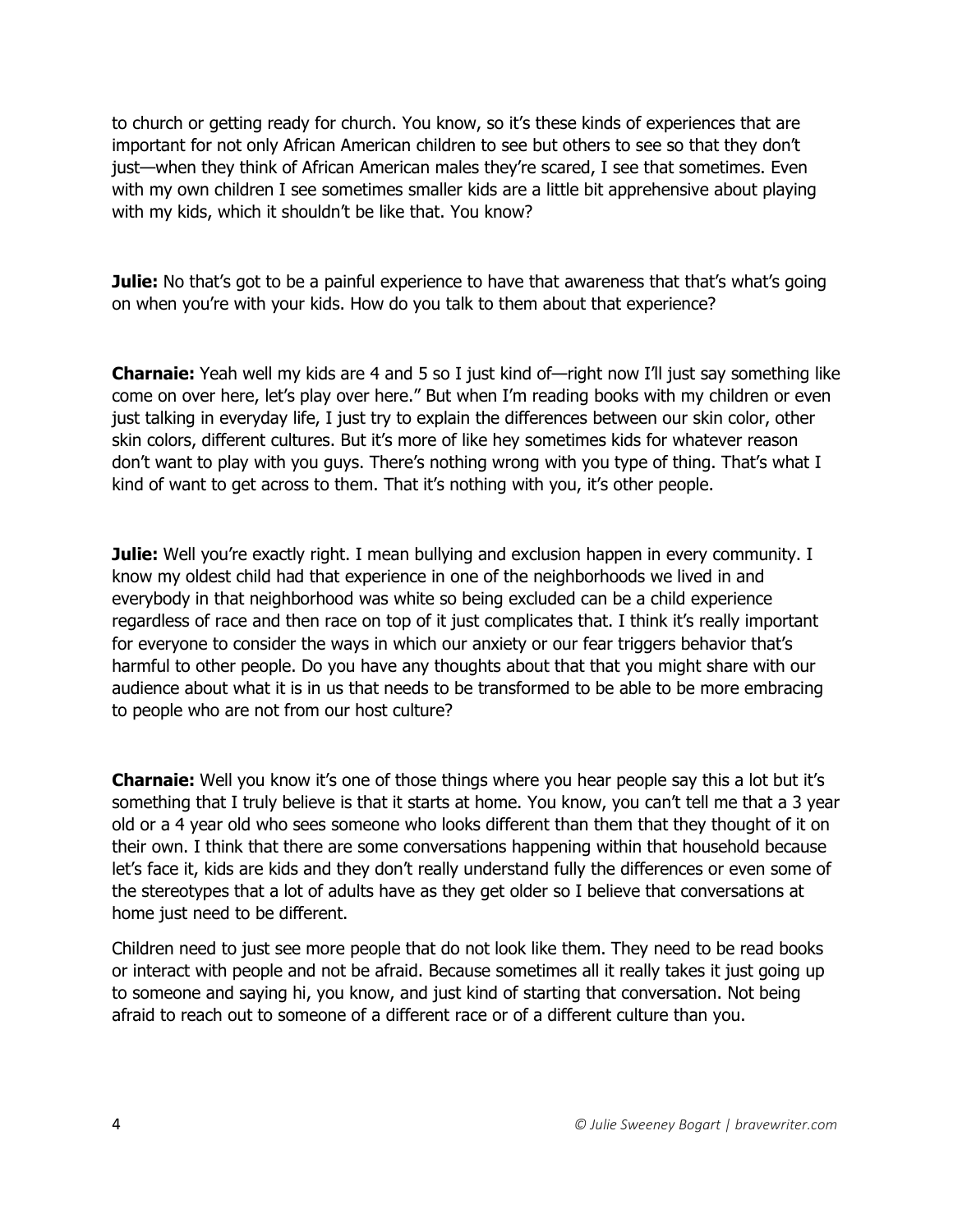**Julie:** That's really where these books come in handy, isn't it? Because by helping us recognize the humanity in people who are dissimilar to us we will have more courage hopefully in our personal interactions to bridge that gap and make a connection.

**Charnaie:** Right absolutely. Absolutely. And I think books are one of the best ways to do that. You know, children who are of color they get to see themselves reflected on the pages and then other children who are of a different race, they get to look into the life of someone who's different than them [theme music plays].

**Julie:** Today on the podcast I want to make you aware of a brand new free product designed to get your writing program off to a great start this school year. It is called the [7-Day Writing](http://go.bravewriter.com/writing-blitz)  [Blitz.](http://go.bravewriter.com/writing-blitz) And you can download it from bravewriter.com. Just got the home page and click on the button.

In those seven pages, you'll find activities, fun ways to explore writing with your kids that are super easy, and that are sure to create some energy around the writing life. Inside those seven pages, you'll also find instructions for how to create your own blaster—a writing blaster. You'll see what I'm talking about, it's especially fun for young children. But these activities work for every age and I hope that you will download it and take it as a gift from us to help you jump on the bandwagon of writing this fall.

If you do decide to take pictures of your creative young writers, please use the hashtag #bwblitz, so that I can find you on Twitter and Instagram. My Instagram is [@juliebravewriter](https://www.instagram.com/juliebravewriter/) if you want to tag me [theme music plays].

**Julie:** Do you have a book that just off the top of your head from all your years of blogging that you just love to recommend across the board. Like what are your one or two top favorite books that you return to or share with people?

**Charnaie:** Oh you're putting me on the spot. There's—there's one that was recently released now are you talking about a diverse book or it doesn't matter?

**Julie:** It doesn't matter. You get to decide here.

5 *© Julie Sweeney Bogart | bravewriter.com* **Charnaie:** Okay. The book—one of the books that I'm always now recommending since it came out is called *Little Leaders: Bold Women in Black History* by Vashti Harrison and I love what Vashti did with this book. It actually started as an Instagram—I guess her own Instagram kind of challenge if you will. Every day of February and I believe this was last year in 2017 if I'm not mistaken she just took an African American female role model and basically illustrated it.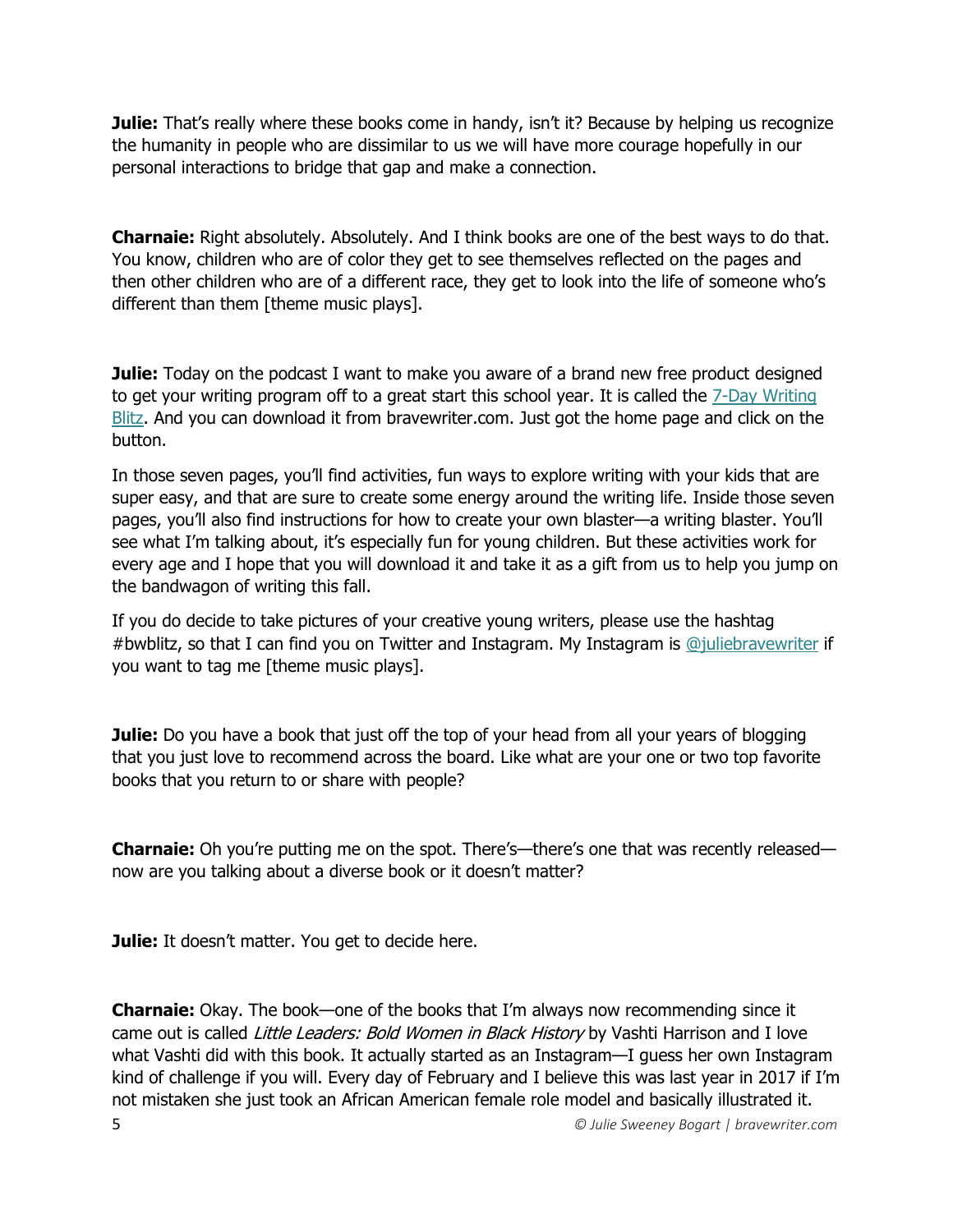She's an illustrator as well as an author so every day in February she just illustrated a different character. And she gave a little bit of information about that woman and it turned to such a huge success and she was immediately picked up by a publisher who wanted to publish a book about these little leaders that she drew. It's a New York Times Bestseller.

**Julie:** Wow.

**Charnaie:** Yeah so I recommend that book a lot. It's amazing. It truly is amazing.

**Julie:** I love—just scrolling through Instagram feed and I just expect everyone listening to go follow you. You have such a wealth of beautifully photographed books that give us such an overview of language and history and politics and the rich sort of tapestry of both famous people and everyday people living their lives. All described through pictures and beautiful writing. Are most of the books that you recommend picture books or do you also recommend novels?

**Charnaie:** Most of the books I do recommend are picture books. The way that I actually started my blog, which was about three years ago now, I really started it as a way for me to keep track of all the books I was reading with my kids and at that time they were two and three I believe. But really it was just a way for me to keep track of all the books I was reading with them. As well as you know sometimes I would write about a book I was reading on my own. But Instagram as well as my blog is primarily picture books only because that's what I'm reading right now with my kids.

**Julie:** [Laughs] that makes total sense.

**Charnaie:** We also will feature chapter books that are easy reader chapter books because we do read those as a family, easy reader chapter books. We'll read those over the course of a week or two weeks. We'll read a chapter or two per night.

6 *© Julie Sweeney Bogart | bravewriter.com* **Julie:** That makes sense. And actually, one of the things that I think is often overlooked is that picture books are even valuable for kids who are out of the quote unquote "picture book age range." I found myself as an adult homeschooling my kids really educated by some picture books. Things that I had perhaps understood in an academic manner that then sprang to life because of illustrations and the storytelling of these expert writers. You can find that junior high kids and high school kids even can have entrée into a subject through a picture book before they need to read it in a textbook or in a novel or in some kind of non-fiction format. There's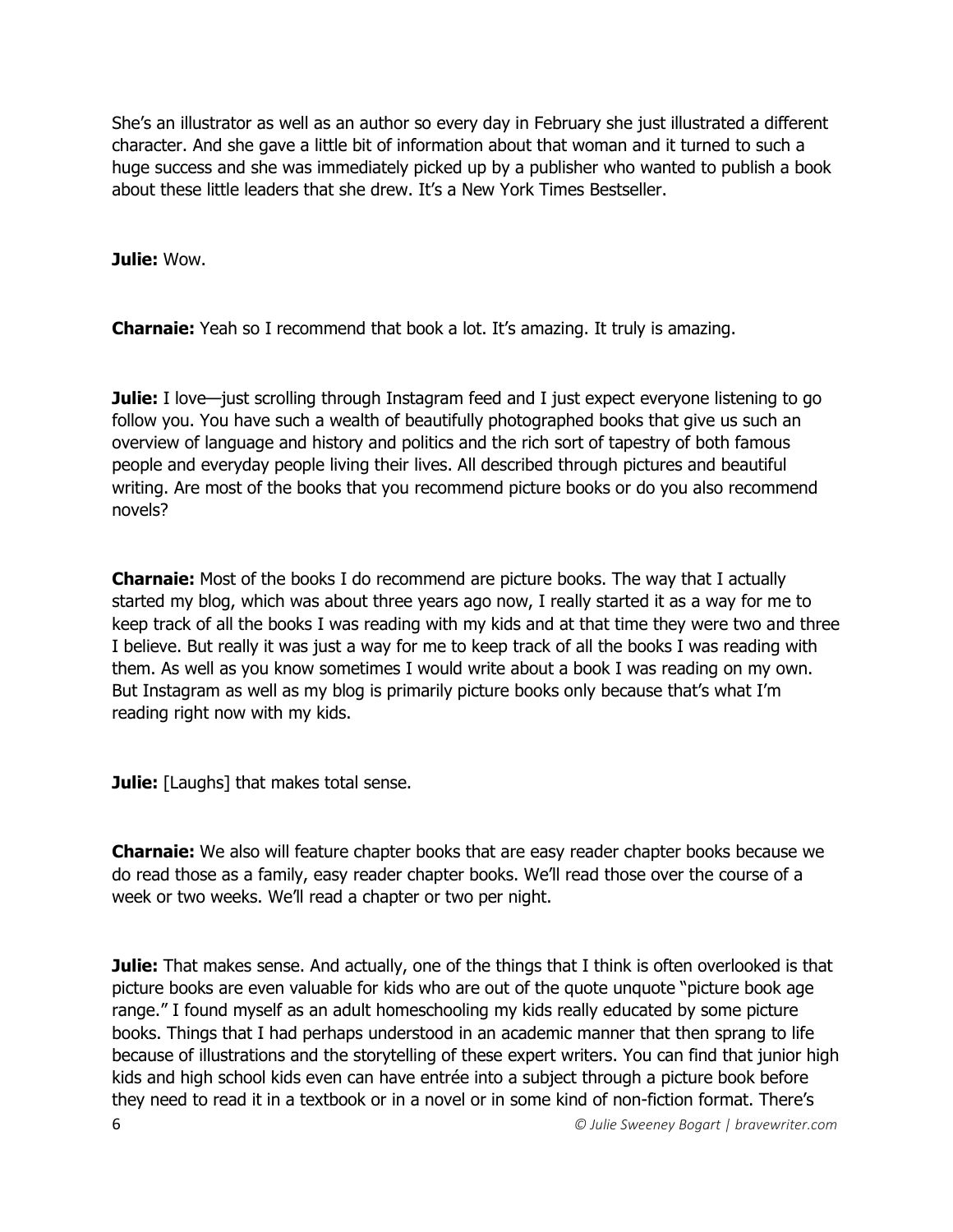something about illustrations and small quantities of writing that invite us in better than sometimes just jumping into the dense text of a non-fiction work—a non-fiction work. So I invite anyone listening, even if you have older children, to not just assume these books wouldn't have value for your family. There are plenty that would and I even—I even have found myself buying them and I don't even have children in my house anymore and it's all your fault Charnaie [laughs].

**Charnaie:** [Laughs] I mean I love picture books. I think there is so much to be learned through them. There's a picture book that's coming out about the life of Nelson Mandela and that one is featured to come out in July of this year. It's called Grand-dad Mandela. Yeah. It's actually written by two actual members of Nelson Mandela's family and I'm so excited about that book. You know, I think when you really find a great picture book and you love the story, it kind of makes me want to go and find out more about that particular person or that particular event just because the picture book moved me so much. You know—

**Julie:** That's 100% true. Yes. It can lead you into an active journey of learning. I also think these books would pair very well with the practice of poetry teatime, which we promote in Brave Writer all the time. I can picture having a set up—you know, set the table, get the tea, get the snacks, and then put out a variety of these picture books and take turns reading them and give yourself a deep dive immersive experience in widening your literature choices. I really think picture books pair beautifully with that experience as well. Have you done poetry teatime Charnaie?

**Charnaie:** I have not. I've seen it and I'm a big fan, I always see the pictures on Instagram but I think maybe when my kids are just a little bit older. I do read some poetry books with them. They don't seem as interested right now as they are in like a regular picture book or a chapter book. But I'm trying! I'm trying [laughs].

**Julie:** [Laughs] no you're doing great. I absolutely love what you are promoting here. So tell me why you think it's so important to instill a love of reading in childhood.

**Charnaie:** Oh absolutely. For me, growing up, I didn't grow up with books—being surrounded by books in my home. I grew up very modest, might say poor. But I learned to read at an early age and kind of found books, I didn't want to let them go. Yeah and it's one of those things where I didn't have a lot of great positive role models growing up. Very first role model, it was someone I didn't even know and a lot of people know her very well know, Oprah Winfrey. Yeah I remember being really small when the Oprah Winfrey show first came out I was still small but I loved going home from school and watching the Oprah Winfrey show. It was someone who looked like me and I just loved her so much and I love the way that she talks and I was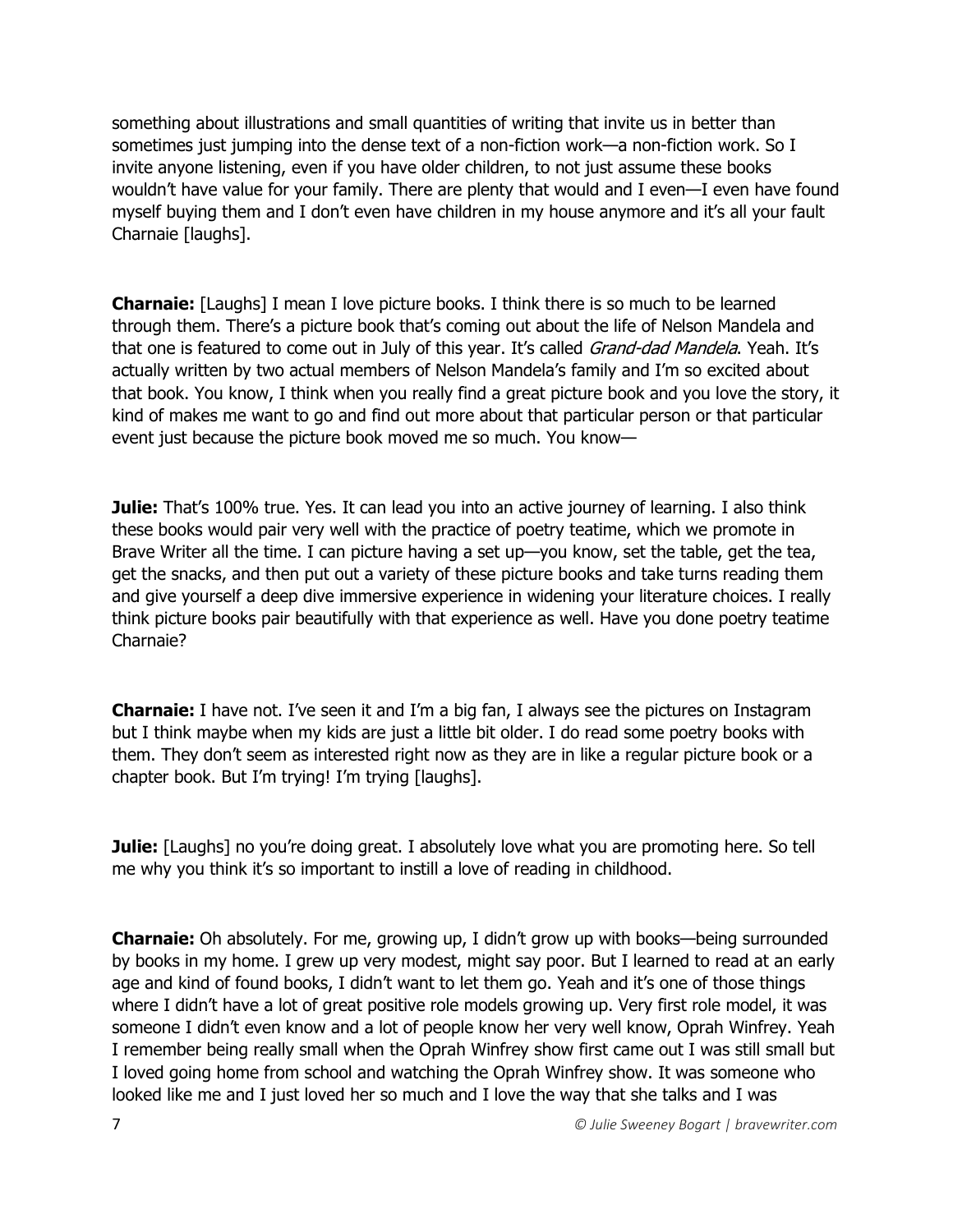immediately infatuated with her throughout my whole childhood. But she didn't have Oprah's book club at that time. She did—in her early shows—she did talk about books and reading a lot so I did have in my household was a lot of magazines so I read those. When I had the chance to read—I read books.

**Julie:** Let me just piggyback for a minute on Oprah because I'm such a huge fan, too. I think Oprah embodies a spirit of self-education and growing and becoming more of who you're meant to be and her role in your life is so precious. It's just wonderful to hear how she stood out to you as an icon and a role model and of course she does then go on to promote reading the classics. When she started her book club it wasn't modern books, it was books that had been written ages ago meant to catalyze a love of reading. So piggybacking on that, how has reading benefited your children in ways you didn't get to experience when you were a child? What do you see that's been a value for them?

**Charnaie:** Sure. Well, instilling a loving—a love of reading in my kids' childhood as well as my own childhood, is important because it can open so many opportunities later in your life. Not only for your vocabulary but it leads to academic success in school. And I love now when I'm reading with my children the bond that's happening. You know—especially at night, we do read throughout the day and at breakfast and whenever they want a story but my most precious time to read is at night when they're all—we're all cozy in our pajamas and it's just time to snuggle up and they always say "Mommy, I'm ready for a story!" So just building that strong bond with my children and our family in general has just been a blessing to me. But I believe it's just important also because I love that I'm teaching them to be more curious, more resourceful, on their own and I'm doing that not only through my parenting skills but through books as well, which makes it that much more special to me.

**Julie:** Well that's perfect. I love ending on that note actually. I think all of us value reading who are broadcast listeners and participants and the role modeling of reading around your children is one thing but reading to them is actually creating that meaningful bond both with the author and the content and as a family so thank you for sharing that with us. Charnaie, tell us where we can find this great list of books that you recommend, you Instagram account has over 20,000 followers so we know that you're doing a great service out there in the world and I would love people to follow you.

**Charnaie:** Thank you. Well you can find me on my blog it's [hereweeread.com](http://hereweeread.com/) and it's here, the word here, wee with two E's, E-E. Read. Dot com. And I'm hereweeread pretty much all social media networks, platforms.